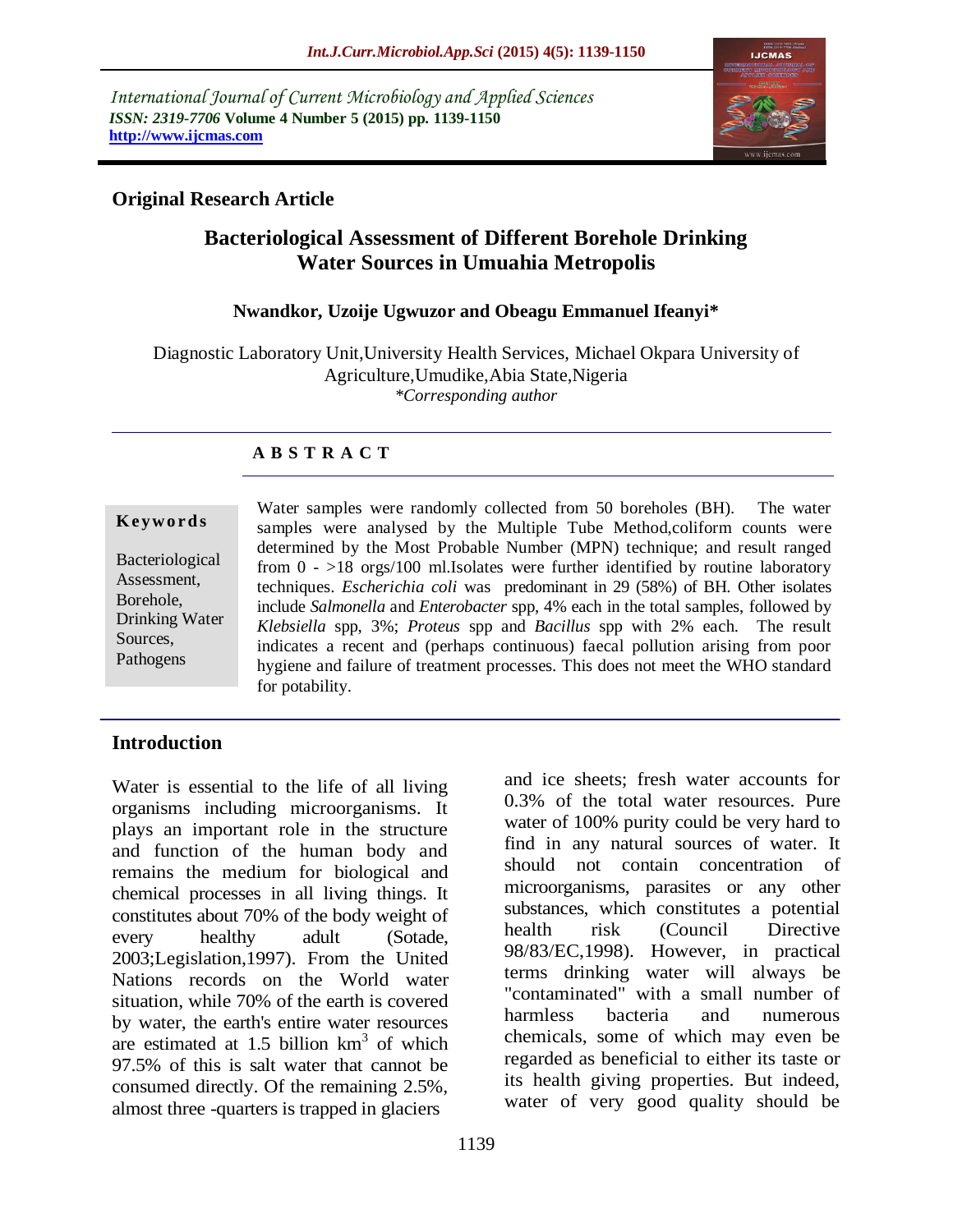tasteless, odorless and colourless, with pH of about 7.0. And average man's intake is about 2.6 litres.

The National Agency for food and drug Administration and Control (NAFDAC) regulations agree with the World Health Organization (WO) standards for portable water.

Illnesses ensue from consumption of water contaminated by pathogenic bacteria, viruses, parasites, algae and protozoa, including other aquatic micro-lives. Such illnesses may include diarrhoea, salmonellosis (typhoid and paratyphoid fevers), cholera and dysentery. These may present symptoms like nausea, stomach cramps, vomiting, low grade fevers which may begin from two to ten days after drinking the contaminated water. Some pathogenic viruses can also be waterborne, notably those of poliomyelitis, hepatitis A and rotavirus. Parasitic diseases include schistosomiasis, guineaworm infections (dracontiasis) and toxoplasmosis. Among the protozoan diseases frequently encountered are amoebic dysentery, giardiasis and balantidial dysentery. People with toxoplasmosis may have fever, swollen glands and loss or blurring of vision.

Unsafe water consumption brings about high infant and child mortality; and for those who survive into adulthood: poor health, loss of productivity and shortened life are amongst the problems likely to arise. Persons with suppressed immune systems (such as HIV (AIDS patients, those who have had organ or bone -marrow transplant or who have had cancer treatment) are at risk from water- borne diseases. For such people, infection may be more, and may become life-threatening. Infants, the very elderly and those whose

health is fragile due to chronic diseases are also more vulnerable to more serious complications (Bichi *et al.,* 2002; BC-Health Files, 2000).

Drinking water that does not comply with WHO standards may have become contaminated by human or animal faeces, for example, raw sewage entering a water supply during times of flooding has enormous potentials for spreading microbial diseases (Cheesbrough, 2000; Bichi *et al.,* 2002).

Epidemiological investigations of wastewater-contaminated drinking water supplies near irrigation sites have provided evidence of infectious disease transmission, according to EPA (1992) report.

Infection of water containing certain organic compounds may result in acute or chronic health effects. The organic make-up of raw water includes naturally occurring humic substances, faecal matter, kitchen wastes, liquid detergents, oils, grease, and other substances that in one way or another become part of the sewage stream that may enter into water. Industrial and residential wastes can contribute significant quantities of synthetic organic compounds.

The spreading of slurry and manure has also resulted in infections in human (Watkins and Cameron, 1991). Our area of investigation may be prone to these sources of contamination due to its rate of urbanization. Underground wastewater in communities are polluted by materials from human and industrial activities; underground leakages (of refineries in some areas); untreated effluents from industries (Anaebonam, 1995).

Sotade (2003) reported that about 90% of sewage and 70%% of industrial wastes are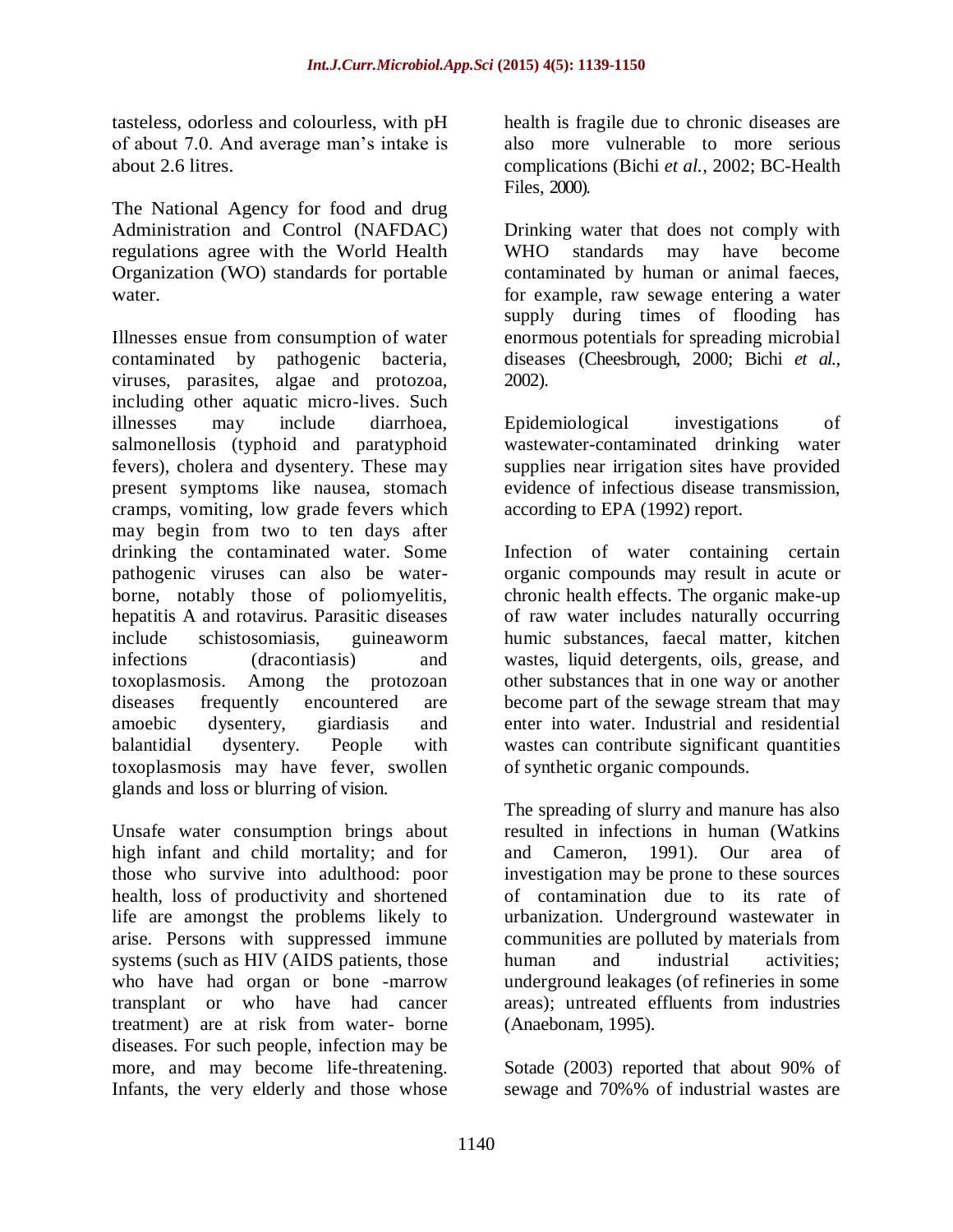discharged, untreated, often polluting the usable water supply. Consequently, at any time, people suffering from water-borne disease occupy more than half of the world's hospitals. According to EU Directives (1997) in urban areas one of the greatest threats to groundwater is that posed by the noxious leachate generated by domestic refuse in dumps or landfills. Other sources of urban threats include accidental spillages, leaking sewages and underground storage containers. In rural areas badly constructed or sited septic tanks and silage effluent constitute the principal pollutants. The spreading of slurry has been shown to cause contamination of drinking water supply resulting in a small outbreak of Cryptosporidium in Scotland in 1988 (Watkins and Cameron, 1991). It is noteworthy that waste from human beings living near ponds and rivers has led to the pollution of surface water bodies. Although water may appear sparkling clean and clear, it may harbour harmful germs such as intestinal parasites, liver flukes, hookworms, amoeba and lots more. Even, some wells and boreholes are dug within the proximity of sewage systems and septic tanks, causing surface contamination from these sources of water (Sotade, 2003). Left to search for drinkable water themselves, many people stand a very high risk of contracting water-borne diseases. This is also true for unscrupulous industrialists (manufacturers) and water vendors who sell substandard bottled and packaged water.

Surface water provides a valuable resource for drinking water as well as recreation. Sudden deterioration following pollution can render an otherwise adequate treatment inadequate. Reported farm pollution incidents have increased steadily, and the highest of the incidents (55%) were related to cattle slurries in 1988 according to (Watkins and Cameron, 1991). Problems

arise from the containment of as much as two million liters of slurry during a wet winter.

Contamination can enter water bodies in a variety of ways. These include discharges from sewage works and industrial plant at identifiable point sources; intermittent discharges from sources such as storm flows and land run off; continuous leaching from surrounding ground including pollutants in the groundwater entering the system; deposition from the air, eg, accidental or deliberate spillage or dumping and release from dead or decaying, aquatic flora and fauna (EU Directives, 1997). Most cases of water pollution in Ireland were found to be caused by discharges into waters, non-toxic organic matter, sewage, manure slurry, agriculture/food production wastes and silage effluent, which lead to deoxygenation. Eutrophication (overenrichment of waters by nutrients— mainly nitrates and phosphates) derived from sewage effluent or through the decaying of these nutrients from manure slurries and artificial fertilizers, can lead to the stimulation of weed and algal growth which can ultimately cause deoxygenation. There has been a gradual increase in Eutrophication of lakes and rivers, caused mainly by inadequate sewage treatment and agricultural intensification.

One of the problems and concerns of developing countries is faecal-oral diseases related to water supplies and sanitation of communities (WHO, 1997). Nigeria has not been able to overcome this problem of inability to provide adequate good quality drinking water to her cities.In Umuahia Metropolis, — the capital city of Abia State (in the South East of Nigeria), is under intense urbanization which can naturally lead to slum formation. WHO (1997) declares that: "all people, not withstanding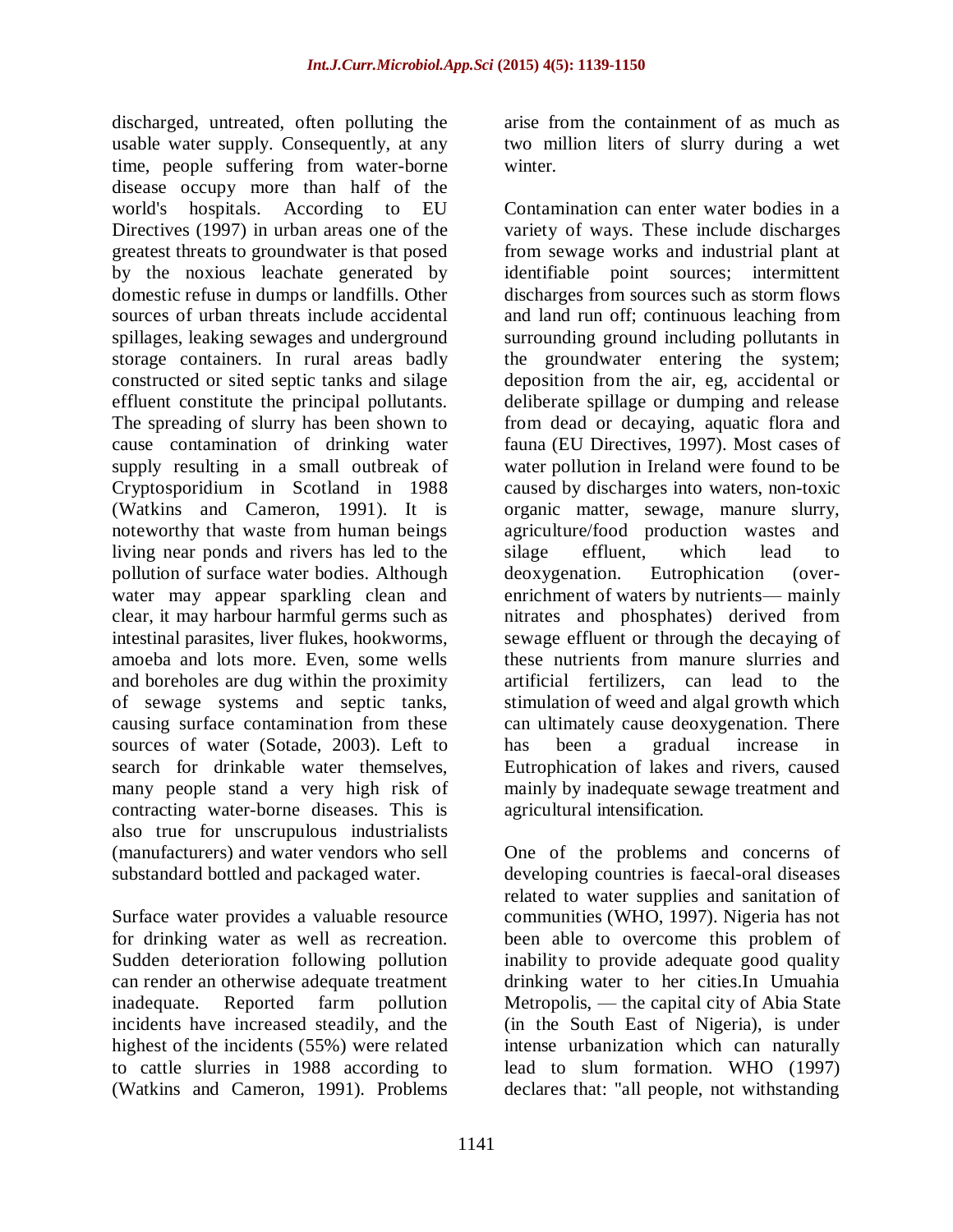their stage of development and social and economic condition, have the right to have access to drinking water in quantities and of a quality equal to their basic needs".

WHO (1995) has stated that several millions of people living in Africa do not have access to safe water due to poor hygienic toilet facilities, simply, because the governments in these parts of the world lack the required commitments. For this reason, water related illnesses have continued to thrive in the region. Changes, such as intensive agricultural practices, industrial growth and increasing urbanization are all contributing to a major increase in the pollution load reaching our waterways. Water is indispensable in the society because, without a reasonable quantity of it in our body, we dehydrate. The body's need for water physiologically supersedes its need for food. Needless to emphasize that effective transformation of our economy is never possible when the most basic necessity of life like water is neglected.

The chronic shortage of water is the same in both rural and urban areas. It is more worrisome, however, in the rural areas where people trek many kilometers in search of water for domestic use. This is because the hawkers or water delivery trucks are almost absent; coupled with the fact that the rural dwellers do not have enough money to buy water. In many areas, the only source of water is the flood after rains.

In the urban areas, people spend a substantial part of their income on buying water; as water selling has become a booming business. This is economically exacting on civil servants whose incomes are lean. Over one million are temporarily incapacitate while many more may suffer permanent disability from diseases of bad

water they drink.

Provision of clean water to Nigerians has always been one of the greatest challenges of Nigerian government. Successive governments have applied various methods to solving this problem, but have been hindered mostly by finance, lack of commitment and political will. Statistics show that till 1999, less than thirty per cent (30%) of Nigeria's rural and urban population had access to safe drinking water. Even those that have did not get the water regularly (Olugbayo, 2003).

The implication of this is that people are exposed to a lot of hardship as well as diseases like diarrhoea, dysentery, typhoid fever and other water-related diseases, some of which are life-threatening; which exert economic burden on the people. International Health Agencies attribute eighty per cent (80%) of various diseases in our hospitals to water-borne vectors (Nanan *et al.,* 2003). Any programme aimed at improving water supply and sanitation facilities, providing appropriate hygiene education will likely give significant health benefits. Improvement of public health is the strongest and most frequent argument put forward in support of water and sanitation projects. Inadequate water and sanitation adversely affect the health and socio-economic development of a people. Water quality has been recognized as one of the foundations for any health improvement strategy (Nanan *et al.,* 2003).

Global water consumption has increased tenfold in the last century. Over a billion people in the world have no access to safe drinking water; 2.4 billion lack adequate sanitation (WHO, 2000; Avery, 2003). The result is that 3 million people die from preventable water-borne diseases every year.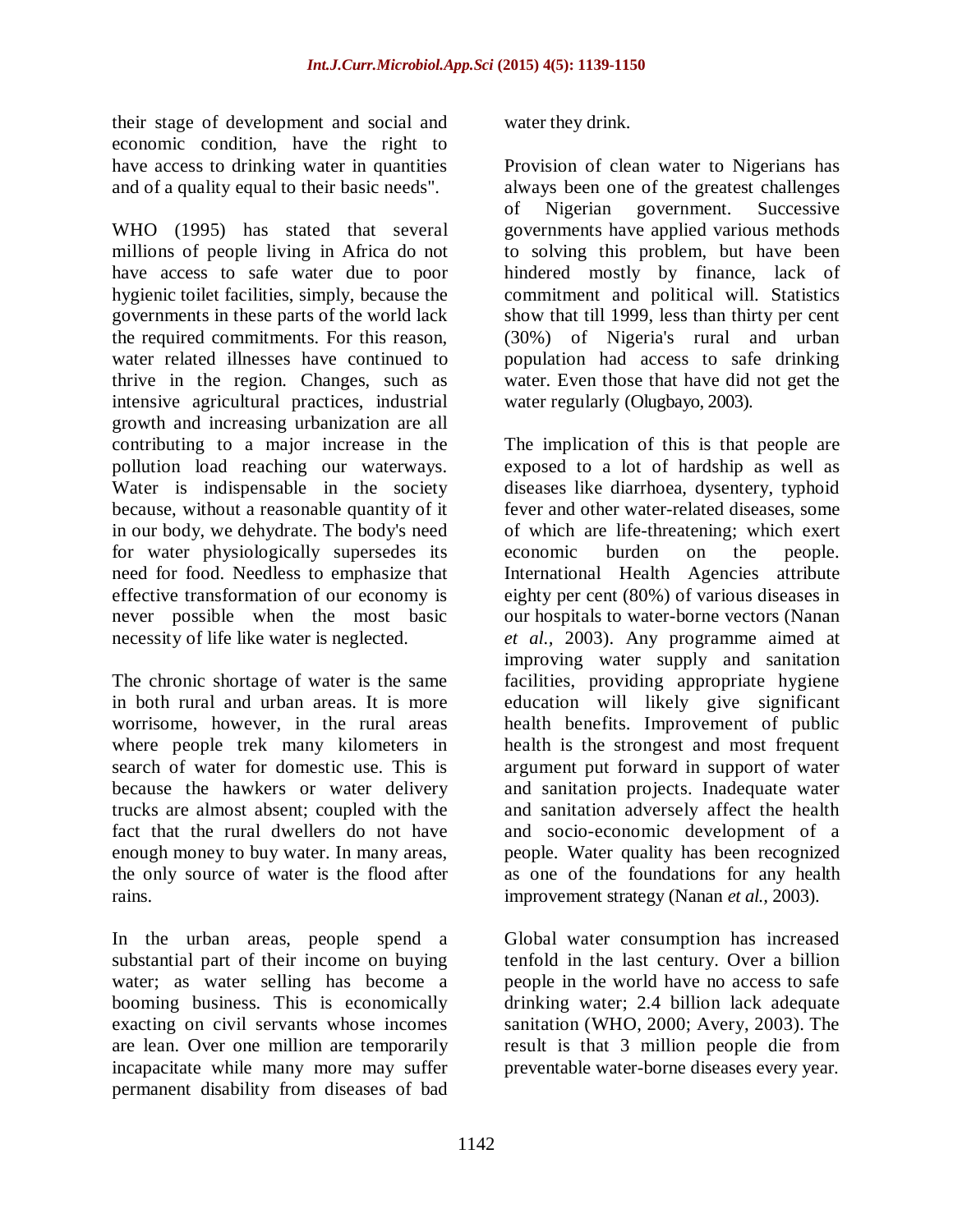Public water is of concern just as private water supply. Recent developments in the private water business, particularly packaged water give cause for concern.

The water situation in Umuahia is a typical example of a Nigerian city, with constantly dry public water taps or none at all; and residents are forced to source for drinking water anywhere. Some people have dug private boreholes as major sources of water for domestic use, while many depend on water from rivers, streams and harvested rain water. The safety of these sources of water is questionable. This is because, water is so easily contaminated and it soon becomes unfit for human consumption (Sotade, 2003).

A great number of boreholes have been sunk in the recent times in Umuahia Metropolis and some of these were done indiscriminately without due regard to established standards. It is difficult to attest to their proper supervision by the appropriate authorities, hence, our concern to investigate the potability of such waters. Furthermore, according to Ogunbunmi (1997), Nigeria has no proper system of measuring its ground water level, therefore if people continue to drill boreholes without proper guidance, over-pumping and aquifer depletion (which has hit many regions of the world) may affect Nigeria consequently.

Water shortage in major Nigerian cities has become such a lingering problem that has attracted the attention of the International Community, including non-governmental organizations (NGOs). Some countries and governments have demonstrated concerns by donating huge equipment and grants for water drilling and the sinking of boreholes in the worst-hit communities, e.g. the multibillion naira ADIYAN water project in Oke-Aro.

Anaebonam, (1995) reveals that various levels of governments have capitalized on these donations/grants to propose gigantic water projects that were later abandoned due to carelessness by the managers or inadequate funding. These failures often not only dashed people's hopes but sometimes led to apathy among the donors. The Lagos State government took advantage of these grants from World Bank to embark on the multi-billion naira ADIYAN Water project in Oke-Aro. As gigantic as this scheme was, it never got completed on schedule. The Adiyam project which started in 1988, could not go beyond 60% after about 10 years.

According to Nwokoro (1994), the Federal Government in power launched a rural borehole programme (in 1981) at a cost of 36.2 million. It was intended to give eighty boreholes to each state at the end of two phases spanning over two years. This was to be complementary to the gigantic rural water programmes launched by the then state governments.

The UNICEF has, however been making laudable efforts towards the provision of potable water for the rural dwellers, but this is hardly adequate. The communities have been making meaningful contributions towards water development what has been achieved so far is not really remarkable because it is still inadequate. '

From our observations, Public Borehole Water development in Umuahia has had its problems. The pumps hardly last for many years and they break down. This may be due to the salty nature of water in Umuahia zone (making up Abia North). Unfortunately, the inability of the Abia State Water (Public Utilities) Board to provide regular (potable) tap water to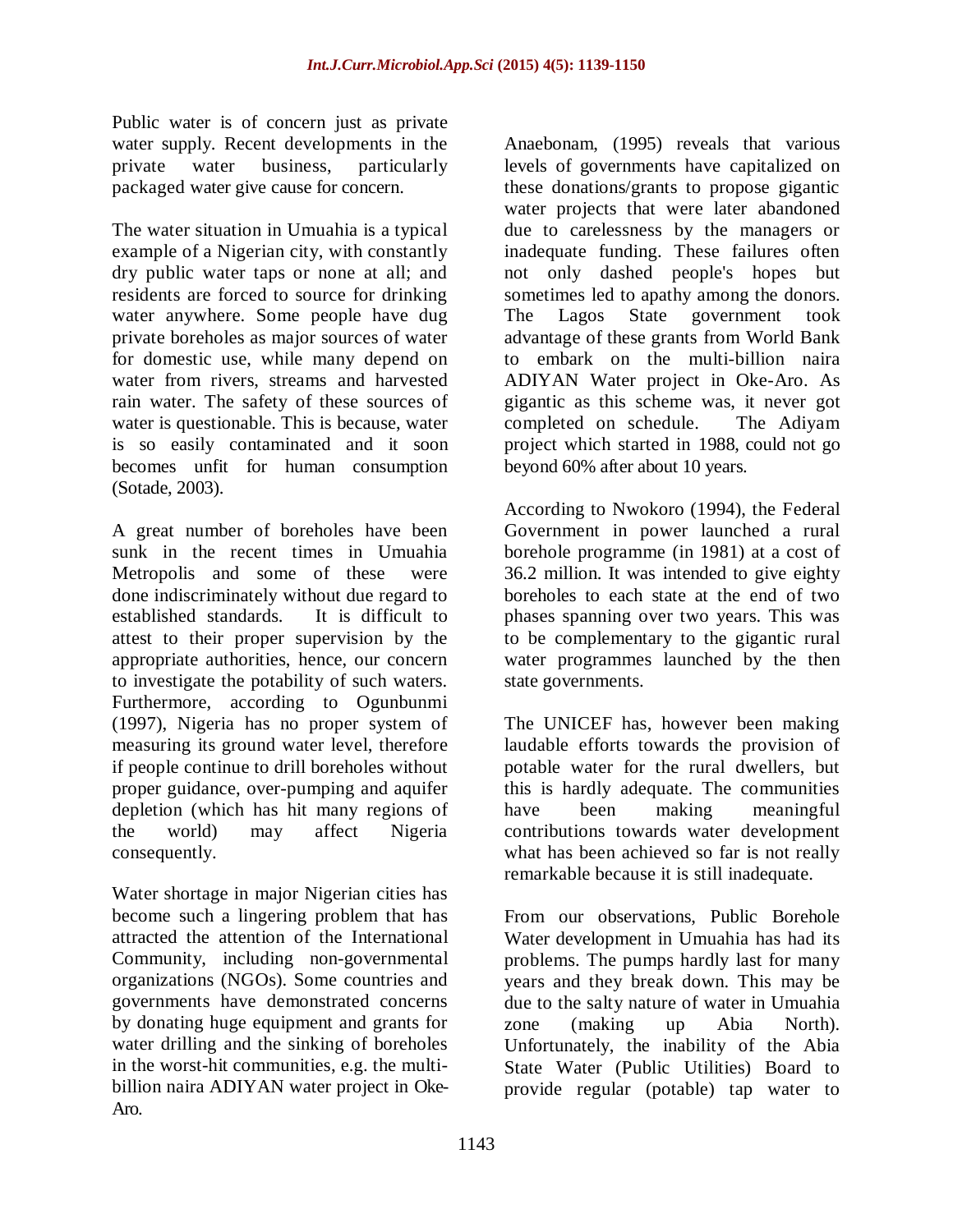Umuahia Metropolis has been attributed to lack of fuel to operate the Electric power generators; the eratic power supply by National Electric Power PLC (NEP PLC or NEPA); and lack of materials (chemicals) for water treatment; as well as lack of adequate funding by the government.

It is impracticable to attempt directly to detect the presence of all the different kinds of water-borne pathogens, any of which may be present only intermittently. Therefore, it is more usual to monitor for the presence of indicator organisms. These indicators are usually common intestinal commensal bacteria which are universally present in, and excreted in large numbers by, man and animals though found in other sources in small numbers. These are called coliforms, more appropriately referred to as "Typical" or "Faecal" (eg, *Escherichia coli)* or "Atypical " (eg, *Klebsiella aerogenes, Citrobacter spp* and *Enterobacter spp),* which may also grow in the soil and on vegetation; and therefore may often be present in water that are subject to excretal pollution (Mackie and McCartney, 1996). In themselves, they are not dangerous (to a healthy individual), but their presence indicates that faecal matter may have entered the water supply. Such supply source is therefore liable to contamination with dangerous intestinal pathogens.

*Streptococcus faecalis* and *Clostridium perfringens* have similar significance, though the latter *(Clostridiuiii),* being a sporing organism survives longer than other faecal organisms. Therefore their presences suggest that a contamination is not a recent one (but has a remote cause). It is noteworthy that the "Typical" or faecal coliform (E. *coli)* dies in water in a few days or weeks after leaving the animal intestine (Cheesbrough, 2000; Mackie and McCartney, 1996).

strong evidence of faecal pollution, however, their absence does not exclude such impurity. There are a few accounts when it is not safe to assume that water supply has not been contaminated: where Pit latrines, Soakaways, including Sewage and Refuse dumps (Heaps) are situated very closely to the water source.

An important point to note therefore is that it is not the total bacterial count (TBC), however, which is of primary importance in assessing the suitability of a water supply for human consumption; but the possibility that it contains organisms capable of causing diseases in those who drink the water. This does not rule out (undermine) the World Health (WHO) standard that Hetrotrophic Colony Counts (HCC) are useful indicators that should be used in conjunction with Total Coliforms and the presence of E. *coli* as routine tests to monitor the suitability of drinking water ( Ratto *et al<sub>i</sub>* 1989). By implication, therefore, the test for index of the pollution must be carried out on a quantitative basis. The more reliable indicator of faecal contamination, E.*coli*, comprises approximately 90% of the total coliforms found in faeces.

This investigation intends to achieve its objectives by using the Multiple Tube Method, also called the Most Probable Number (MPN). It is based on an indirect assessment of microbial density in the water sample by reference to statistical tables to determine the MPN of microorganisms present in the original sample. Also, it is technique used extensively for drinking water analysis (both routinely and for research investigation).Although it is time consuming to perform and requires more equipment, glassware and consumables, it is more sensitive than the Membrane Filtration.

It is true that the presence of coliforms is a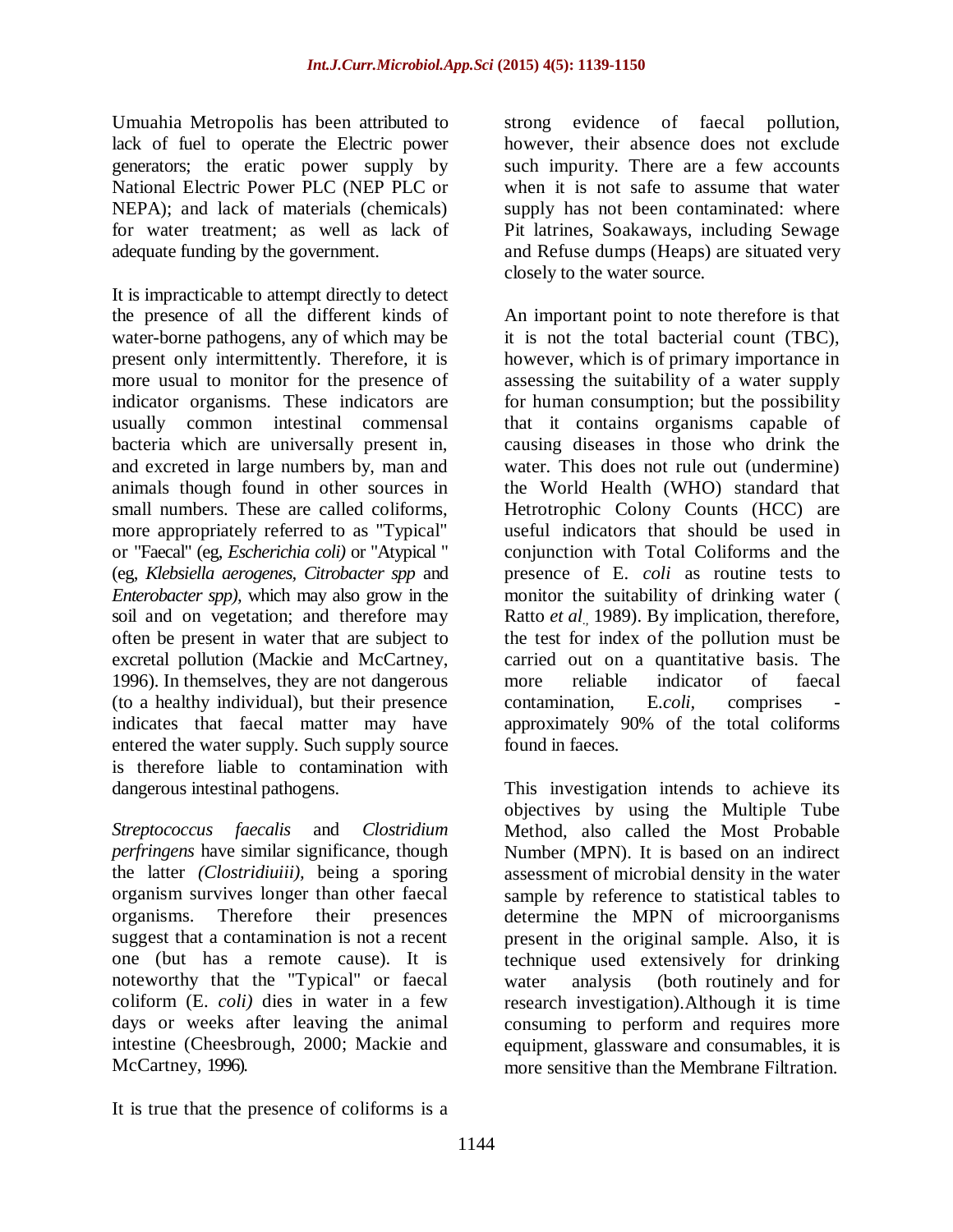Over a billion people in the world have no access to safe drinking water. WHO (2003) records over 3 million deaths yearly from preventable water-borne diseases.

Our focus is on Umuahia Metropolis, currently under intense urbanization due to its present status as a state capital. Urbanization leads to population explosion, increase in the speed of slum formation with concomitant increase in water demand. The shortage of water and the inadequacy of its supply have typically led to water-borne infections and diseases. This has given impetus to the present investigation of bacteriological quality of the water sources (Boreholes), in Umuahia Metropolis.

This study aims at locating the various boreholes as sources of drinking water in Umuahia Metropolis and investigating the Bacteriological quality of these water sources for the presence of bacteria (pathogens).

Therefore the objectives of this research are to:

- (1) Relate our findings to Sanitation, Inadequate disposal of sewage and water-borne infections and diseases;
- (2) Create awareness as to the dangers of drinking unsafe water and,

#### **Materials and methods**

#### **Sample collection**

Fifty (50) Samples of water were collected by standard methods (WHO, 1995; Cheesbrough, 2000) using heat sterilized bottles with screw caps. 50 of these samples were collected from different boreholes by allowing the water to run to waste for 2-3 minutes before allowing it to flow into the 250 ml capacity bottle, and then quickly

covered. The bottles were labeled with full details of: source, time, date and numbers.

#### **Methods**

The samples were analysed in less than 5 hours after collection: between 9.00 am and 12.00 noon.The Most Probable Number (MPN) method was used to analyse the 50 water samples (comprising 50 Boreholes).

#### **Presumptive coliform test**

The water samples were mixed thoroughly and 50 ml amount poured directly into the 50 ml sterile broth (Double strength) bv making up to 100 ml mark previously made on the bottle.

A 10 ml sterile hypodermic syringe (with needle, each) was used to inoculate each 10 ml sterile MacConkey's broth (MCB), double strength. While 2 ml and 0.2 ml (immunization syringes and needles) each was used to inoculate the 10 ml (single strength) and 5 ml (single strength) sterile broth respectively.

#### **Incubation**

The seeded bottles were incubated aerobically (with the bottles loosely capped) at 37°C for 24 hours and 48 h. At the end of 48 h, the broth cultures that showed production of acid (colour change from purple to yellow) and gas (seen in the Durham tube) were considered positive for "Presumptive coliform count". Bottles that failed to produce gas and acid at the end of 48 h incubation were presumed to contain no coliform bacteria (recorded as 0 or zero).

#### **Determination of Most Probable Number (MPN)**

From the various combinations of the sample bottles that were both positive and negative, results were deduced. Any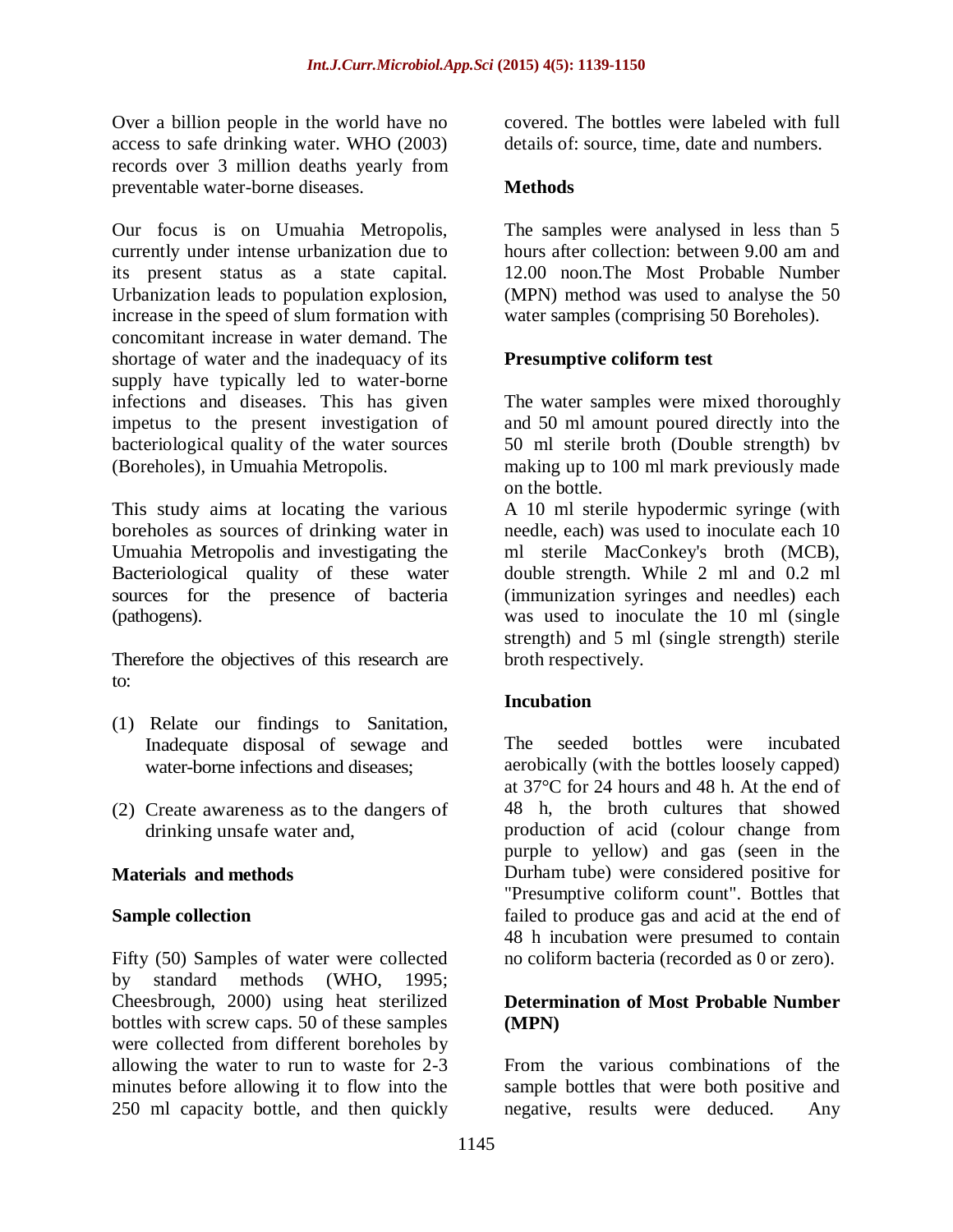negative sample was recorded as zero (0), while the positive cases based on the number were calculated (read off).

#### **Confirmatory coliform tests**

MacConkey Broth (MCB), single strength (S/S) was used in place of Brilliant Green Lactose (bile) Broth (BGLB) for confirmatory Coliform (Eijkman) Test.

Using a sterile wire loop, a loopful was subcultured from each presumptive positive broth culture into bottles containing respectively sterile MCB and Tryptone water and incubated for 24 h at 44°C aerobically in waterbath (with the bottles loosely capped I. The positive samples (with gas production were recorded as before).

### **Isolation of organisms**

#### **Subculturing on solid media**

Positive broth cultures were subcultured on the various solid media (BA, CLED, MCA, TSI) for isolation of implicated organisms. These were incubated aerobically and anaerobically (with increased at 37°C overnight. The overnight culture plates were identified morphologically (by colonial appearance), Gram's reactions and Biochemical/ enzyme reaction and sugar fermentation test.

# **Gram's Staining**

Using a sterile (flamed to red-hot and cooled) wire loop, a loopful of the 48 h MCB broth culture was dropped unto a clean, grease-free glass slide and made into a smear. In addition, a colony was picked from the solid culture media, and smears made, using sterile normal saline as well. These were air-dried, fixed with gentle heat and stained by Gram's method ( Baker and

Silverton , 1976). Slides were examined with x 100 (oil immersion objective).

# **Biochemical test**

Rosco Tablets (commercially prepared) were used for most tests by simply adding to a saline suspension of the test organism  $(0.25 \text{ ml} + \text{an}$  inoculum in about 0.5 mg tablets) in a small test tube, and the test tubes incubated at 37°C and read overnight see Table 18.

### **Catalase test**

Hydrogen peroxide, 3% H2O2 (10 volume solution as used according to Cheesbrough (2000)

### **Other test**

Oxidase, Coagulase, Motility, Urease tests were carried out according to Cheesbrough (2000).

The Triple sugar iron agar slopes (in tubes) were heavily streaked over the surface of the slope, and stab-inoculated into the butt (Mackie and McCartney, 1996). These were incubated aerobically at37°C overnight.

Yellow slope and a yellow butt indicate the fermentation of lactose and possibly glucose due to E. *coli* and *Enterobacter;*  while Pink-red (alkaline reaction) and yellow butt (acid reaction) with small blackening due to IHbS production along the stab is typical of *Salmonella Ti/phi.* IndoleTest

A drop (about 0.1 ml) of Kovac's reagent was added to each tube of the tryptone water culture (48 h old) and gently mixed.A red colour in the surface layer (indole positive) confirmed *E. coli.*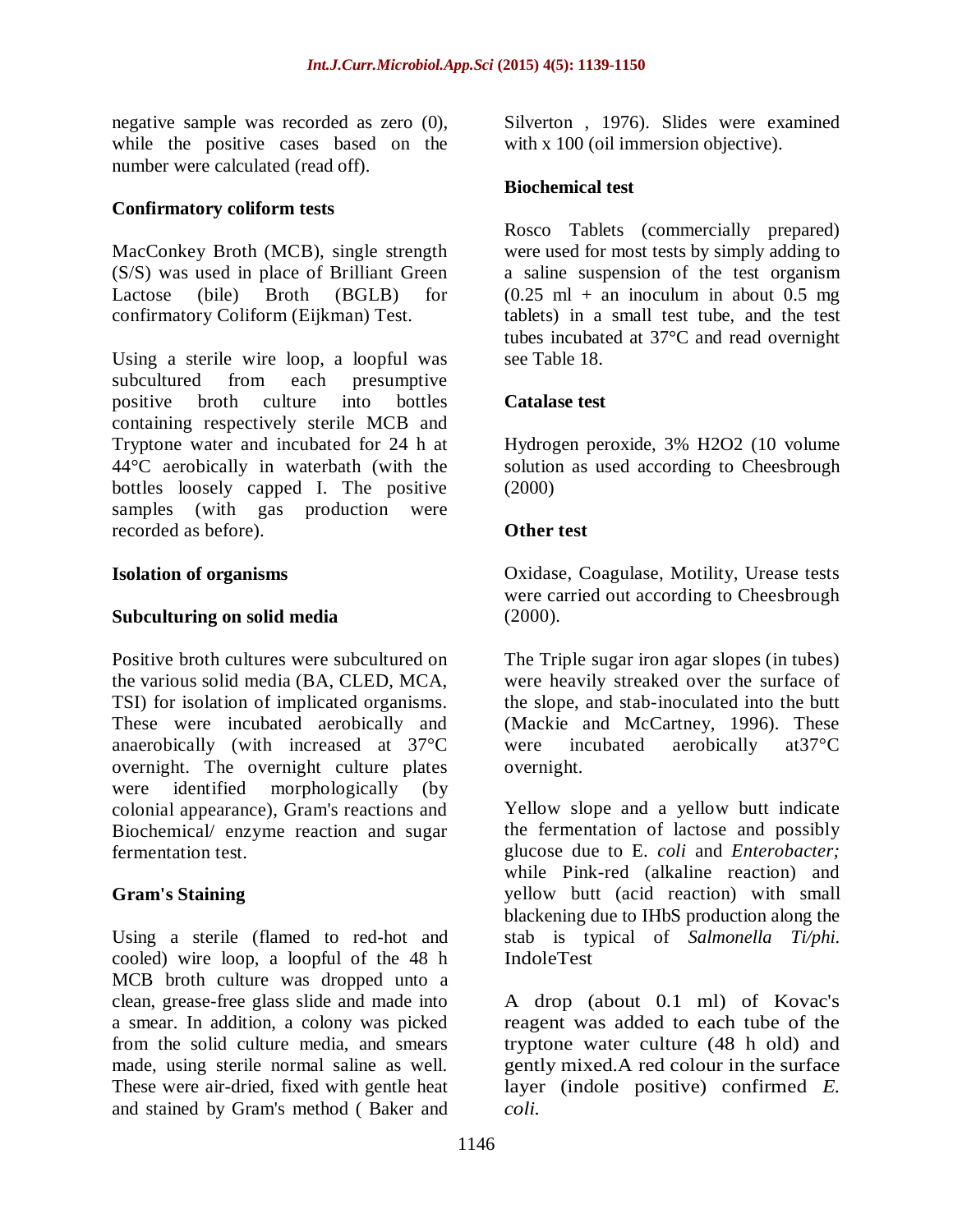#### **Motility test**

About 10 ml of semi-solid Nutrient Agar (NA) containing about 0.2% agar was dispensed into a test tube and left in a vertical position. A single stab was made with an inoculum down the center of the tube to about half the depth of the medium (using a straight wire). This was incubated at 37°C, and examined after 6 hours and overnight incubation.

Growth of a non-motile organism was restricted to the stab line in the semi-solid nutrient agar. A diffuse growth, or "swarm", of a motile organism was seen extending as a zone of turbidity from the stab line.

### **Result and Discussion**

From the Table *Escherichia coli* was isolated from 29(58%) of the 50 samples (boreholes).2(4%) samples of BH were implicated for *Kkbsiella* contamination.

One sample of borehole (BH) was contaminated with *Samonella* spp as 1(2%). Fungi contaminated 1(2%). There was no growth in 16(32%) of the BH, water samples.

NOTE: the *Bacillus* spp and fungi isolated were seen as common contaminants, and therefore disregarded in this work.

All water samples analyzed gave confirmatory coliform test results of between  $<1$  - 18 organisms/100 ml (0 - 18) org/100 ml water). Most of the borehole (BH) water revealed a high rate of pollution by giving up to 29 (58%) typical or faecal coliform *(Escherichia coli)* with no growth in only 16 (32%) of the 50 samples. When the above results are compared to World Health Standard (WHO, 1997), it is

observed that the samples have failed to conform to the International Standard for safety and potability. It is virtually impossible to obtain drinking water of 100% purity in any naturally occurring sources of water, according to Chave and Jackson (1999), but a city water supply habouring 29(58%) E. *coli* in BH is an indication of poor hygiene and sanitation, and a general collapse in the provision of safe drinking water. The E. *coli,* with the other isolated organisms *(Streptococcus, Enterobacter,* etc) may not actually constitute a public health hazard in a population of healthy individuals, but their presence is a pointer to the presence of or an indication that pathogenic bacteria, viruses, parasites, protozoa, including other aquatic microlives that may cause diarrhoea, typhoid and paratyphoid fevers, cholera and dysentery are also present. Incidentally all the isolates: E. *coli, Streptococcus spp, Klebsiella* spp, *Enterobacter* spp, *Bacillus*  spp, *Salmonella* and *Proteus* spp may at one time or the other be found in the intestinal tract of man which strongly confirms the fact that the water sources in Umuahia are mainly polluted by faecal matter.

The result therefore corroborates the work of Kravitz *et al.* (1990) that potability of water would be expected to deteriorate during the rainy months, because bacterial contamination of ground water generally increases after heavy rains due to eutrophication. Consequently, the spreading of slurry has been shown to have caused contamination of drinking water supply resulting in a small outbreak of water-borne diseases (Watkins and Cameron, 1991). "Guidelines for drinking water quality" by WHO (1997) reiterates this fact that water quality may deteriorate in the distribution system due to ingress and contamination or the growth of organisms which can take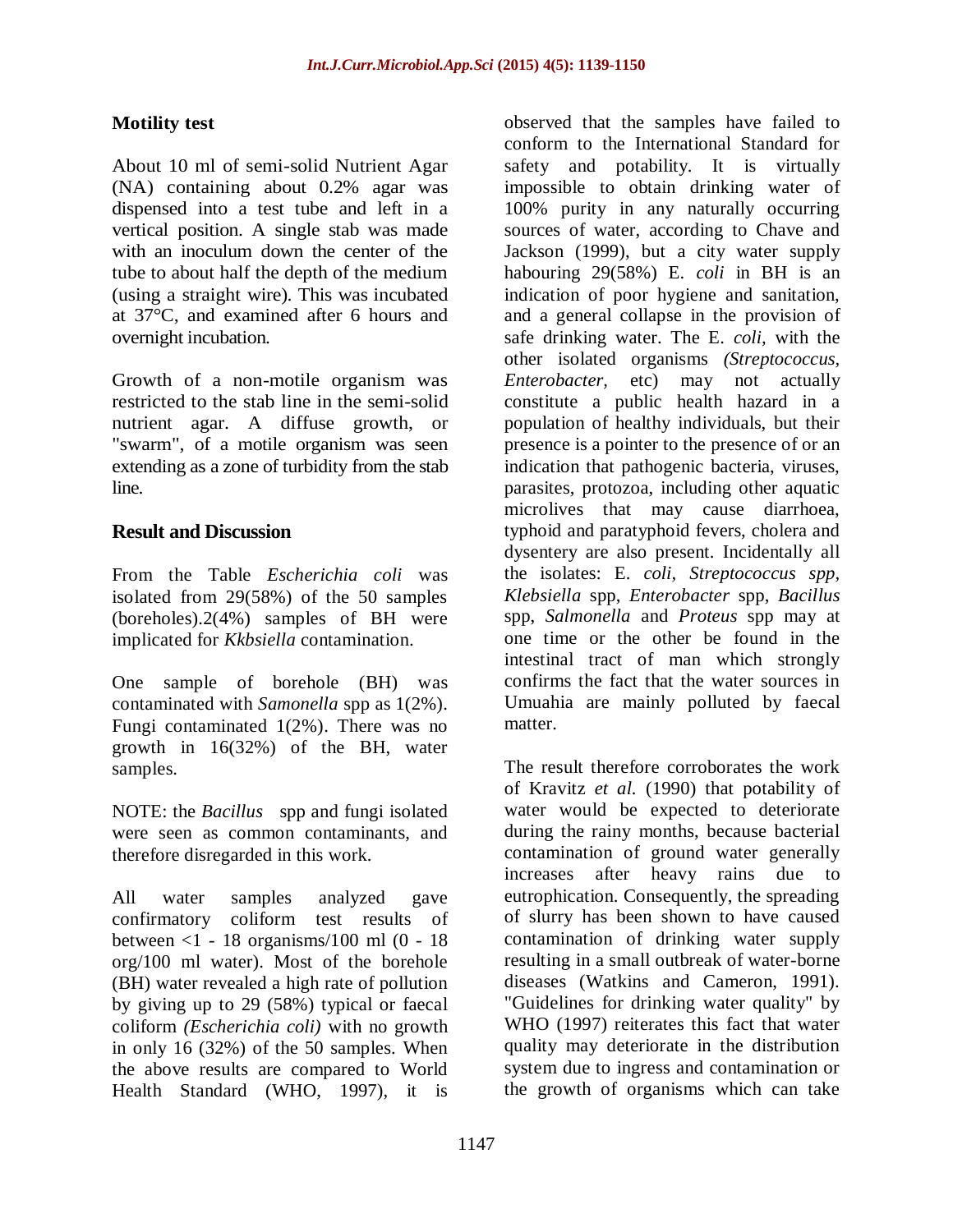advantage of elevated temperatures and organic nutrients. Also, that change in climate and rainfall will result in changes in the microbiological quality of water, both raw and in distribution. The growth of organisms such as coliforms and aeromonads may be seen more frequently. But Umolu and Aemere (2001) disagree with Kravitz *et al.* (1990), and argue that high faecal coliform is higher in the dry season, which they attribute to excessive evaporation of water and temperature increase and concentration of the bacterial population in the water.

While *Vibrio, Mycobacterium, Clostridinm, Leptospira* and *Yersinia* spp may be present in waste water, their concentrations are usually too low to initiate disease outbreaks. The fact remains that the presence of *E. coli*  in such high load of up to 58% of drinking water samples informs of recent (and perhaps continuous) contamination. Since enteric bacteria do not multiply in water, rather, they die off easily leaving the saprophytic and other "hardy" bacteria, this may reveal a great deal of continuous contamination of water sources.

It is noteworthy that *Salmonella,* a waterborne pathogen (like a few other bacteria) is difficult to culture from water due to its ability to enter into a viable, but not culturable state after exposure to oligotrophic, aquatic environment (EPA/625/R-92/004, 1992). Yet, our investigation revealed the presence of *Salmonella* spp in 1 (2%) of BH.This gives a warning signal as to the rate of incessant typhoid fever that are regularly being reported in our clinics.

In most countries the principal risks to human health associated with the consumption of polluted water are microbiological in nature (although the importance of chemical contamination should not be under estimated).An estimated 80% of all diseases and over onethird of deaths in developing countries are caused by water related diseases. In drawing up standards for drinking water quality, it will be necessary to take into account various local, geographical, socioeconomic and cultural factors.

Water from deep boreholes is normally free from microbiological contamination and may be used by small communities without further treatments. This may depend on geographical locations and the location of the aquifer, for example, water from a 300ft borehole at Nsukka will be almost microbial free (Okafor, 1985). This may not be the case at Umuahia.Shallow boreholes sometimes show evidence of persistent contamination, even though sanitary inspection has revealed few local hazards. This may be the result of aquifer contamination, which is a particular problem where fissured geological strata are combined with thin topsoil, and on the increase, notably in urban and periurban areas (WHO, 1997).

Our investigations revealed that Public water supply of tap water in Umuahia (through the Umuopara Water Scheme) is most times not treated at all. And supplies, when available, are intermittent; which leaves consumers at the mercy of private entrepreneurs who sink the boreholes, whose supervision by the appropriate government authorities is suspect. Most of the boreholes may have been so highly polluted due to materials from residential wastes/human activities (poor hygiene and inadequate disposal of human wastes), through: continuous leaching/seepage from surrounding grounds; underground leakages, etc. Even though there was no evidence of epidemic reported at the time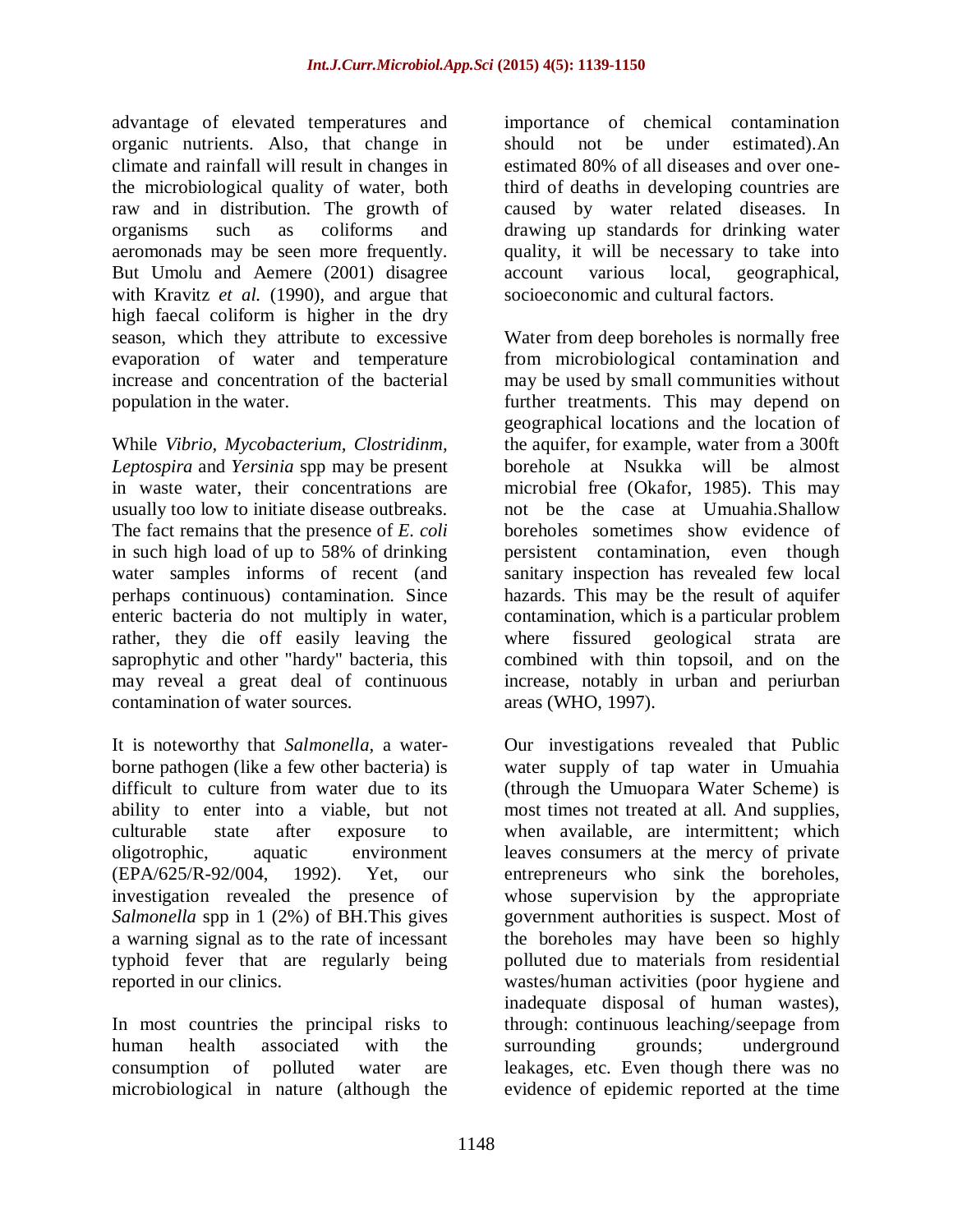of this investigation, this does not rule out the possibility of subsequent occurrences(s) if the rate of contamination/pollution is not checked. Human excrement could be found on the bare ground on some streets in the town. This may indicate how the level of personal hygiene among the inhabitant is.

| S/No | <b>Organisms</b><br><b>Identified</b> | <b>Samples from</b><br><b>50 Boreholes</b> |
|------|---------------------------------------|--------------------------------------------|
| 1.   | Eschetichia coli                      | 29 (58%)                                   |
| 2.   | <i>Streptococcus</i> spp              | Nil (0%)                                   |
| 3.   | Pseudomonas spp                       | 2(4%)                                      |
| 4.   | <i>Enterobacter</i> spp               | 2(4%)                                      |
| 5.   | Bacillus spp                          | Nil (0%)                                   |
| 6.   | Salmonella spp                        | $1(2\%)$                                   |
| 7.   | Fungi                                 | $1(2\%)$                                   |
| 8.   | <i>Proteus</i> spp                    | Nil (0%)                                   |
| 9.   | Mixed<br>contamination                | $1(2\%)$                                   |
| 10.  | No Growth (NG)                        | 16 (32%)                                   |

#### **Table.1** Results of borehole water samples contamination

#### **References**

- Anaebonam,W.(1995). Features: Lingering Water Shortage. Daily Champion, Tuesday, February 7,1995. p.16.
- Andrew, Q.(2004): Council Directive 98/83/EC (1998) on: The
- Ouality of Drinking Water<sup>7</sup> new requirements. (Official Journal L 330 of 1998). http://europa.eu.int/scad/phs/1eg s/en/lvb/128079.htm. Pp. 1-2.
- Avery D. (2003). The Third World Water Forum. World Health Bulletin. 81(5):383.
- Baker F.J. and RF. Silveston (1976). Introduction to Medical Laboratory Technology.  $(5^{th}$  ed.) Butterworth Publishing Cog Ltd., London. Pp. 167 -170.
- B.C. Health Files (2000). Water -borne Diseases in British Columbia. http://www.be health guide. Org/health files/hfile 49a. srm.
- Bichi A.H., Mukhtar M.D. and Galtimari A.B.Z. (2002). Bacteriological Analysis of Drinking Water in Kano. journal of Life and Environmental Sciences. 4 *(2):*   $214 - 220$ .
- Chave,J.(1999).Bacteriological Analysis of water. http://www.Watertest.Co.Uk/bacte riological analysis, html. Pp. 1-
- Cheesbrough, M. (2000). Water-related diseases and testing of Water Supplies In District Laboratory Practice in Tropical Countries. Part 2 (LP. Ed). Cambridge University Press, Cambridge, U.K. Pp 143 -